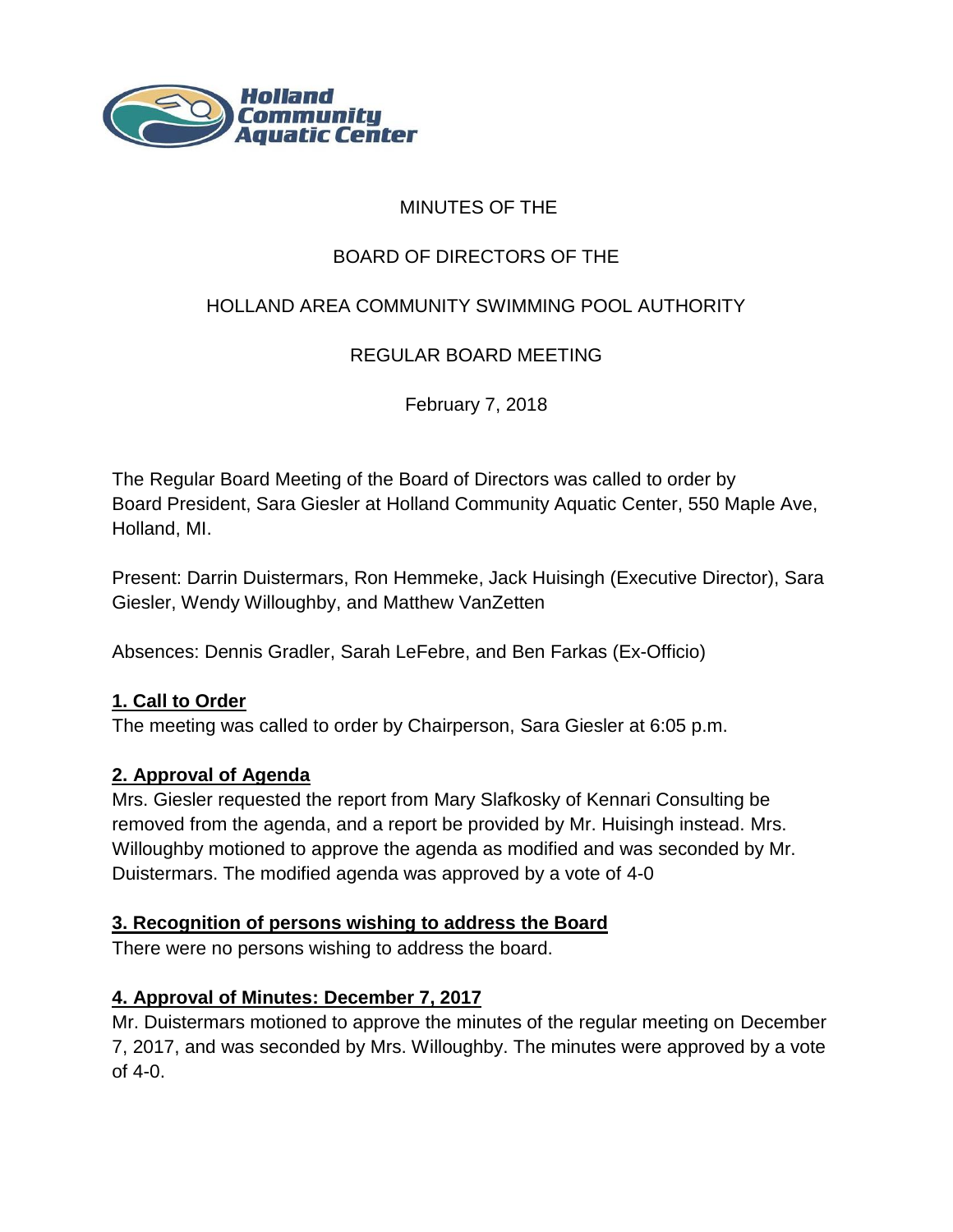# **5. Committee Reports**

## **a. Special Committee; The Planned HACSPA Next Gen Concept Proposal RFP**  Mrs. Giesler reviewed the process for architecture and engineering reviews,

interviews, visits, reference checks, and selection of architecture and engineering firm proposals. The committee received nine architecture and engineering firm proposals for review. The committee reviewed and then reduced the nine proposals to four firms for interviews, site visits, and reference checks. Committee members achieved several visits including; Windsor International Aquatic and Training Centre, Mary Free Bed YMCA, and MVP Sports Clubs. They provided a thorough process and selected the top firm by unanimous decision. Mrs. Willoughby reported the selected firm benefits including specialization and differentiation from typical area aquatics venues. They also provided strong marketing and signage capabilities. Finally, their presentation and references were preferred. Mr. Hemmeke stated that the selected firm provided a convincing business model, needs assessment, and community understanding. They were recognized as the stand out group that will provide thorough services in every area needed. The committee consisted of: Sara Giesler, Ron Hemmeke, Wendy Willoughby, Jack Huisingh, Larry Scott, Brett Roach, Steven Spoelhof, Josh Spencer, and Amanda Duimstra. Mrs. Giesler announced the selection of HCMA, as the firm selected and the primary consultant in aquatics, along with partner architect, Quinn Evans of Ann Arbor.

Mr. Huisingh provided reference checks for HCMA with outstanding aquatics reviews, customer oriented consulting, and experience working within specific costrestraints. Several members of the committee will attend a two-day scheduled visit to Vancouver to tour additional facilities. Members of the Selection Committee will visit, tour, and complete contract details with HCMA/Quinn Evans. The current proposal is \$120,000. Mrs. Giesler requested that the Board consider approval of the HCMA bid, including partner Quinn Evans at \$120,000. This amount would be provided out of fund balance, with additional potential for fundraising. Mr. Duistermars motioned to approve as requested and was seconded by Mrs. Willoughby. Mr. Van Zetten noted that a structured process was followed. The motion was approved by a vote of 5-0.

#### **b. Personnel Committee: HR FMLA & Sick Leave Policy Revision**

- i. HCAC General Manager, Amanda Duimstra, provided a brief explanation of revision to policies P-HR-009 FMLA Rev B and P-HR-004 Sick Leave Rev E. Mr. Van Zetten motioned to approve both policies as written, and was seconded by Mrs. Willoughby. The policy revisions were approved by a vote of 5-0.
- ii. Note: Mr. Duistermars was excused from the meeting at 6:40 p.m.

#### **c. Executive Committee**

- i. HACSPA Operational Millage renewal May 8, 2018
	- Mrs. Giesler noted that ballot wording has been approved by all Holland Public School District taxing units and the Board is ready to proceed. The deadline to be included in the May election is February 14, 2018. HACSPA will be required to pay polling location and election costs estimated at \$25,000 for this election.